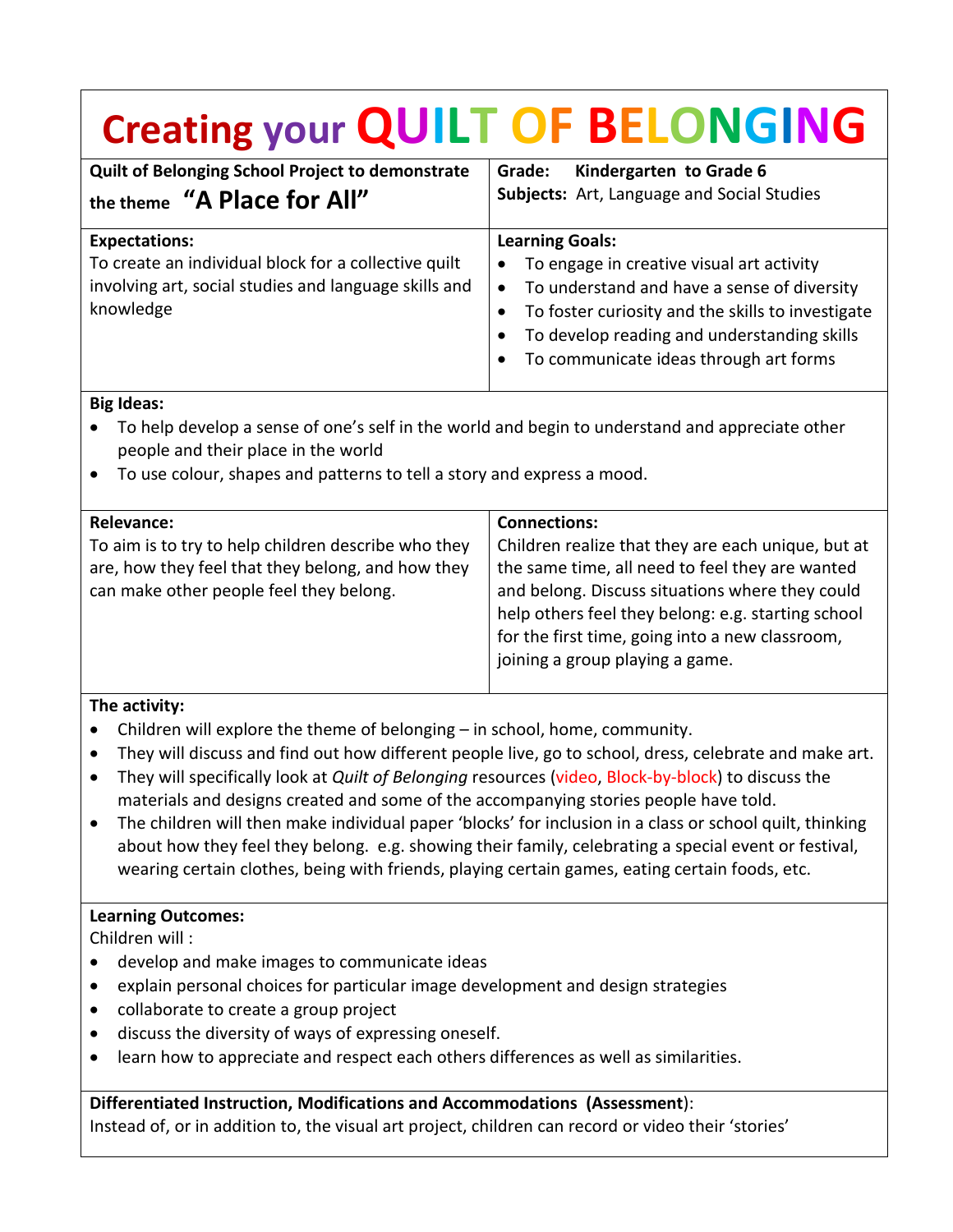**Delivering the project. These are suggestions. This project can be spread over several lessons.**

- 1. Ask children about the word 'belonging' and what it means.
- 2. Explore some examples of how each of us can feel we belong.
- 3. Use some of the additional activities to discuss this theme
- 4. Children will look at *Quilt of Belonging* resources (Textiles Tell our Tales, Block-by-block, video, samples) choosing blocks they like and discovering who created them.
- 5. Discuss how people are diverse: e.g. different foods, or celebrations etc. and children's own experiences. Read and tell stories about children living in Canada and other parts of the world.
- 6. Children could bring in something from home that they think is special and there could be a display in the classroom.

### **Making your Quilt of Belonging:**

Preparation: Decide if you, and/or other teachers are going to collaborate together in the school (or within the school board). Using the laminated hexagon template provided in the kit, trace and cut enough card or paper hexagons for your class in as many bright colours as available. If doing multiple classes, have each class select a colour to represent that class.

Tell children they are going to make 'blocks' like *Quilt of Belonging* to assemble to make a quilt.

Give each child a piece of white paper, 8" x 8" (20cm. x 20 cm.) square.

Ask them to think about an image showing that they belong. Remind them of the *Quilt of Belonging* blocks. Get children to think about size, patterns, colours, stories they want to show.

Draw or paint the image onto the 8" (20cm.) square.

Have the children paste their square on the hexagon as shown in the kit.

Place all the children's work together with tape as per following examples. Discuss with the children what all the blocks represent.

To show in classroom or school, one suggestion is to fix the blocks to the wall of the class or gym either directly or onto a roll of dark paper or a large black cloth.

## Examples of Student Quilts